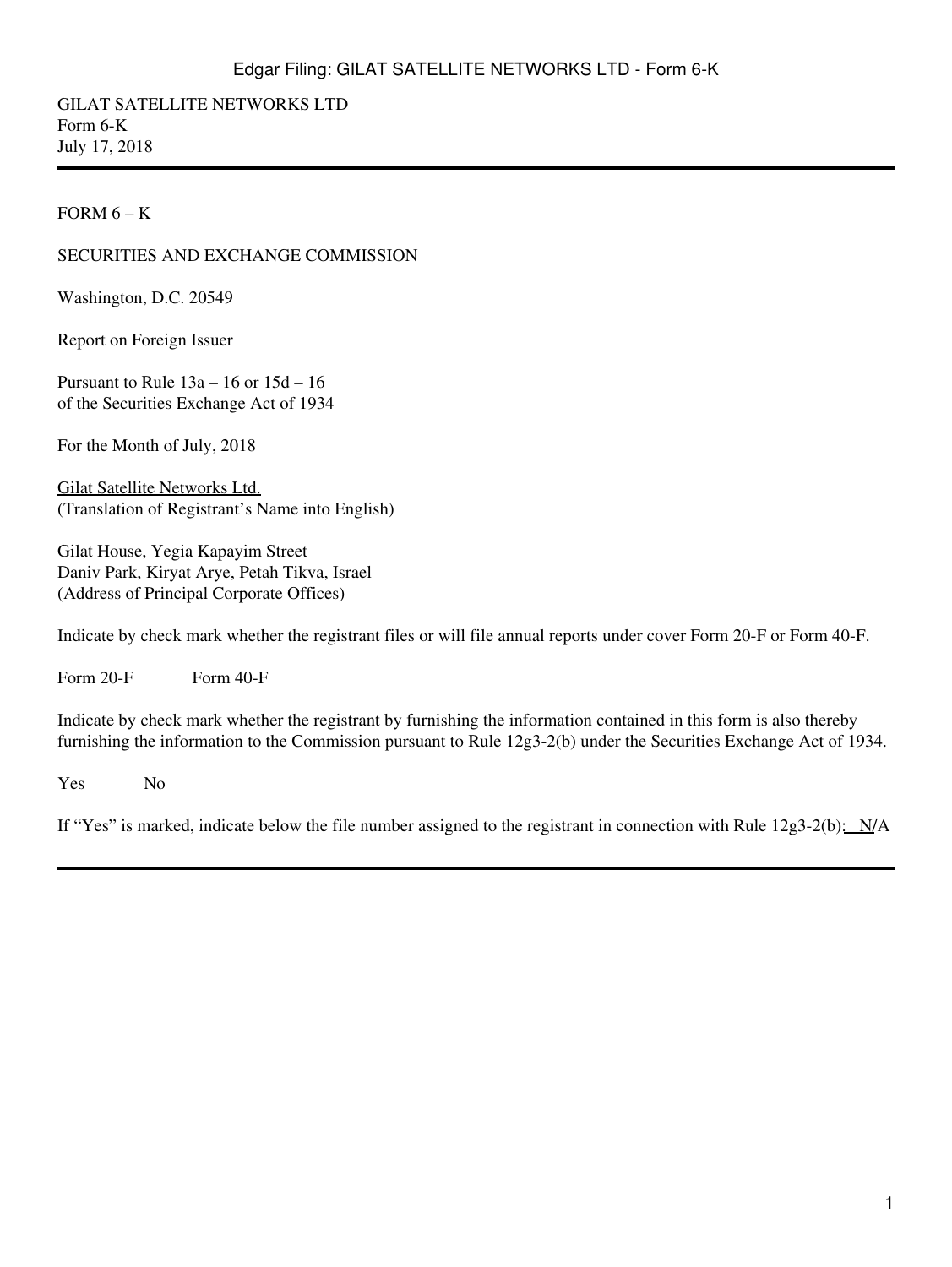Attached hereto is Registrant's press release dated July 17, 2018, announcing that Gilat to Report Second Quarter 2018 Results on August 7.

### Signature

Pursuant to the requirements of the Securities Exchange Act of 1934, the Registrant has duly caused this Report to be signed on its behalf by the undersigned, thereunto duly authorized.

> Gilat Satellite Networks Ltd. (Registrant)

Dated July 17, 2018 By:/s/ Yael Shofar Yael Shofar General Counsel

Page 2 of 4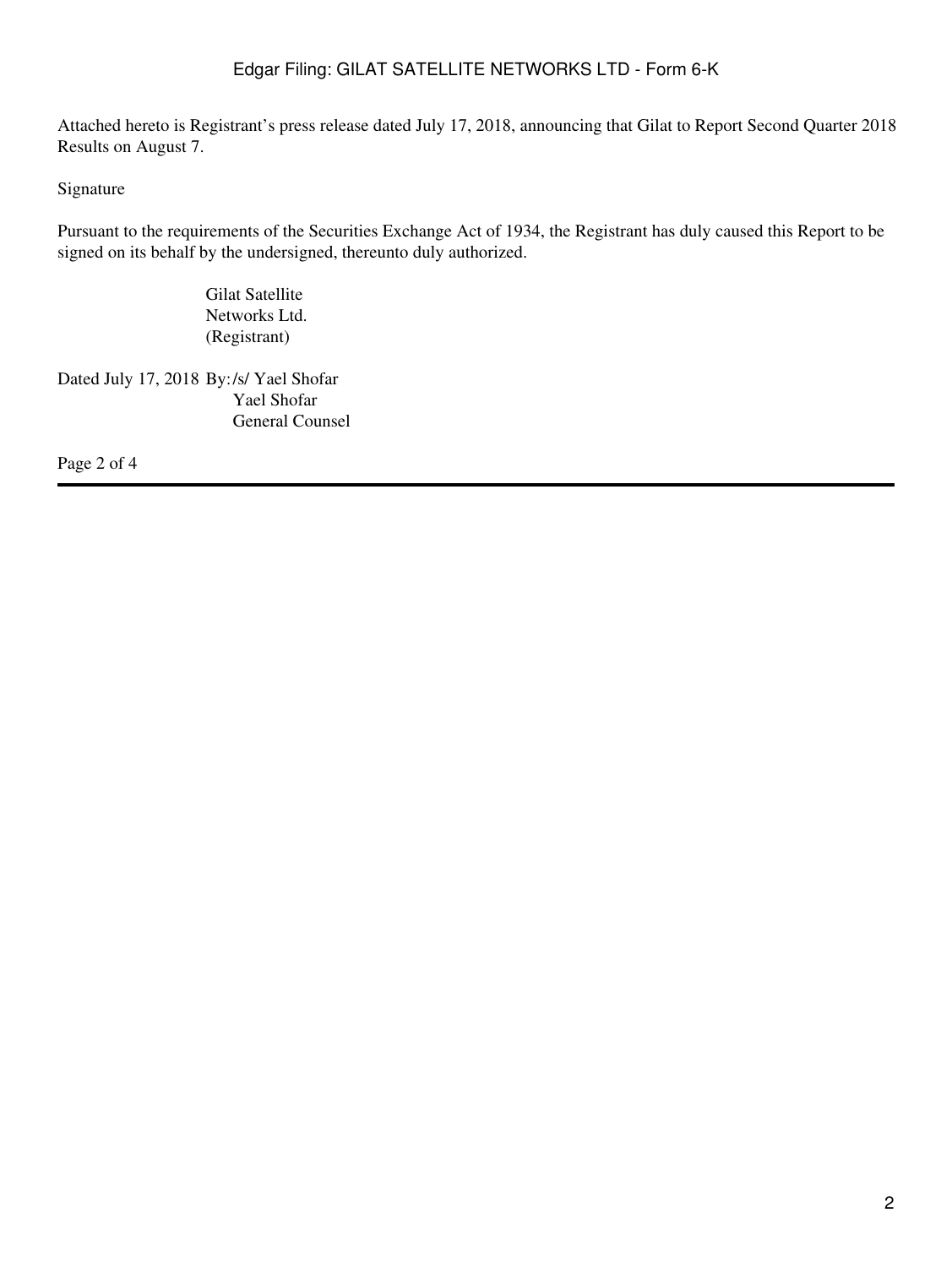Gilat to Report Second Quarter 2018 Results on August 7

Petah Tikva, Israel, July 17, 2018 -- Gilat Satellite Networks Ltd. (NASDAQ, TASE: GILT), a worldwide leader in satellite networking technology, solutions and services, today announced that it will release its second quarter 2018 financial results on Tuesday, August 7, 2018.

Conference Call and Webcast

Following the release, Yona Ovadia, Chief Executive Officer, and Adi Sfadia, Chief Financial Officer, will discuss Gilat's second quarter 2018 results and participate in a question and answer session:

Date: Tuesday, August 7, 2018 Start: 09:30 AM EST / 16:30 IST Dial-in:US: 1-888-407-2553 International: (972) 3-918-0610

A simultaneous Webcast of the conference call will be available on the Gilat website at www.gilat.com and through this link: www.veidan-stream.com/gilatq2-2018.html

The webcast will also be archived for a period of 30 days on the Company's website and through the link above.

Conference Call Replay

Start: August 7, 2018 at 12:00 PM EST / 19:00 IST End: August 10, 2018 at 12:00 PM EST / 19:00 IST Dial-in:US: 1-888-295-2634 International: (972) 3-925-5904

#### About Gilat

Gilat Satellite Networks Ltd. (NASDAQ: GILT, TASE: GILT) is a leading global provider of satellite-based broadband communications. With 30 years of experience, we design and manufacture cutting-edge ground segment equipment, and provide comprehensive solutions and end-to-end services, powered by our innovative technology. Delivering high value competitive solutions, our portfolio comprises of a cloud based VSAT network platform, high-speed modems, high performance on-the-move antennas and high efficiency, high power Solid State Amplifiers (SSPA) and Block Upconverters (BUC).

Gilat's comprehensive solutions support multiple applications with a full portfolio of products to address key applications including broadband access, cellular backhaul, enterprise, in-flight connectivity, maritime, trains, defense and public safety, all while meeting the most stringent service level requirements. Gilat controlling shareholders are the FIMI Private Equity Funds. For more information, please visit: www.gilat.com

Page 3 of 4